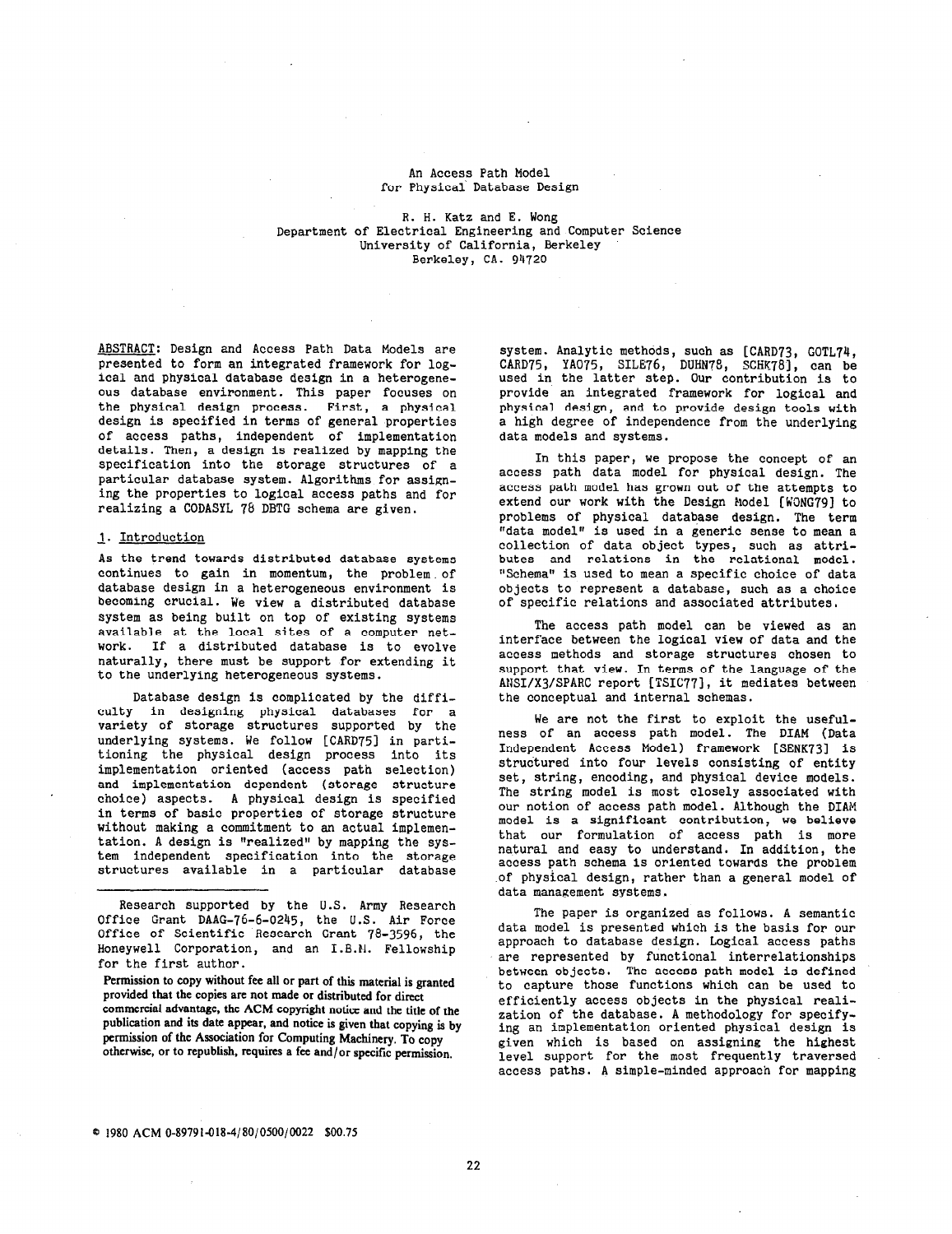a design specification into the storage structures of CODASYL DBTG systems is included. We conclude the paper with a discussion on future directions.

# 2. The Design Model

The design model is the starting point for our approach to database design. It has been formulated to capture the kinds of integrity constraints supported by the relational and DBTG models, yet remains independent of them. The model is based on a variation of the entity-relationship model [CHEN76] and has been influenced by the semantic data model of [SCHM75]. A more complete discussion of the design model and its application to logical design and schema conversion can be found in [WONG79].

For each instance of time t, let  $E_{1}(t)$ ,  $\mathtt{E}_{\alpha}(\mathtt{t})$ , ...,  $\mathtt{E}_{\alpha}(\mathtt{t})$  be n distinct sets, which are cálled <u>entity sets</u>. A <u>property</u> of an entity set E(t) is a one-parameter family of functions  $f_t$ , mapping at each t E(t) into a set V of values. Eecause  ${\bf f}_{\perp}$  is defined for every element of the domain, it is a total function. As an example consider the following entity sets and properties:

| entity sets | properties            |
|-------------|-----------------------|
| emp         | ename, birthyr        |
| dept        | dname, location       |
| dot         | title, status, salary |

A relationship  $R_{+}$  among entity sets  $E_{1}(t)$ E<sub>o</sub>(t), ... , E<sub>n</sub>(t) i: pFoduct E (t) X E, a subset of the cart<mark>e</mark>sian (t) t. Properties of T  $X$  ...  $X$   $E_{\mu}(t)$  at each time elationships may be defined in an analogous way to properties of entity sets. Relationships are assumed to be independent, i.e. not derivable from other relationships, and indecomposible, i.e. not equal to the join of their projections into subrelationships. For example, the following two relationships specify the employees qualified to hold each job, and the jobs allocated to a given department. "Number allocated" may be specified as a property of "allocation":

| relationships        | properties |
|----------------------|------------|
| qualified(job,emp)   | ----       |
| allocation(dept,job) | number     |

We further distinguish the types of relationships recognized by the design model. A binary relationship  $R_+$  on entity sets  $E_1(t)$  and  $E_2(t)$  is  $\texttt{single-valued}$  in E.(t) if each'entity of E.(t) occurs in at most one instance of  $\mathtt{R}_\star$ . Intuitively we may think of  $\mathtt{R}_{\star}$  as representing a function from  $E_{a}(t)$  into  $E_{a}(t)$ , because each entity in  $E_{1}(t)$  can be related to no more than one entity in  $E_2(t)$ . If each entity in  $E_1(t)$  occurs in exactly one instance of R<sub>+</sub>, R<sub>+</sub> is called an <u>association</u>. We may think of  $R'_+$  as representing a total functio  $\operatorname{\mathfrak{S}}$ ingle-valued relationships which are not associa tions can be thought of as partial functions, because at a given point in time, the function need not be defined over all entities in  $E_1(t)$ . Associations are used to model the situation in which the domain object can exist only if it is related to some range object. If an object in the range of an association is deleted, then the objects in the domain no longer occur in an instance of  ${\tt R}_{\tt *}$ . Therefore, they must be delete to maintain the totality of the function. Examples of associations include:

works-in (emp,dept) assignment (emp, job)

which represent the facts that an employee must work-in some department at all times and must be assigned to some job at all times. An example of a single-valued relationship which is not an association is:

### mgr (dept,emp)

which associates a managing employee with a department, although a department can exist without a manager.

Explicit provisions for value set definitions have been omitted in our model. A subsystem such as that proposed in [MCLE76] could be included, but existing systems do not support sophisticated domain definition. A simpler approach is to use the primitive data types supported by most systems for the domain definition (e.g., integer,  $char(10)$ ,  $etc.$ ).

Our design model can be reformulated to represent logical access paths in terms of total and partial functions between objects. This is similar to the approach taken in the functional data models of [BUNE79] and [SHIP80]. The objects of the schema are the value sets, entity sets, and relationships. Single-valued relationships are partial functions, while associations and properties are total functions. In addition, total functions can be defined to map a relationship object into the entity set objects over which it is defined.

The above example is reproduced here in terms of the functional viewpoint (some abbreviation has taken place):

```
total functions 
ename: emp --> char(20)
title: job --> char(15)birthyr: emp --> integer 
salary: job --> integer 
dname: dept --> char(10)
works-in: emp --> dept
location: dept --> char(20) 
assignment: emp --> job 
qual-emp: qual --> emp
qual-job: qual --> job
alloc-dept: alloc --> dept
alloc-job: alloc --> job
number: alloc --> integer
```
partial functions.  $mer:$  dept  $\leftarrow$  emp

A design schema can be represented graphically. Let  $I = (V, E)$  be a directed graph with set V of vertices and set E of edges. For each object in the schema, there is a vertex in V. For each function from object, to object<sub>o</sub>, there is a directed edge from the vertex for object, to the vertex for object<sub>o</sub>. Value objects are represent by black vertices, non-value objects by white The graphical representation of the example schema is shown in figure 1.

## 3. The Access Path Model

The functions of the design model represent logical access paths that can be used to navigate among the objects of the schema. For example WORKS-IN(ENAME '("fred")) gives us the departmen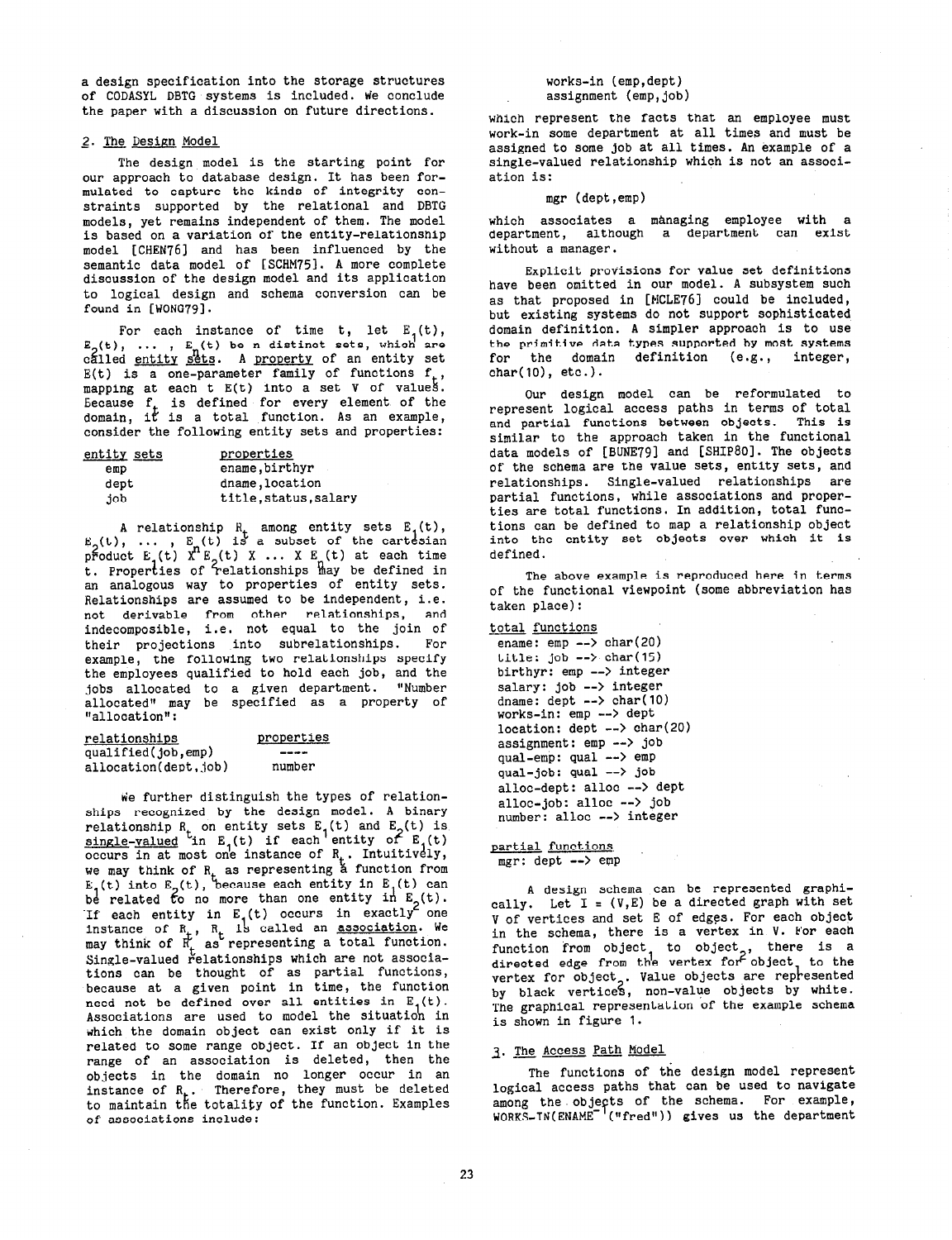

that Fred works in. The access path schema is concerned with those functions and inverses that are "supported" for efficient access by the underlying database system. "Support" is used in an operational sense to mean that the time to perform a supported access is less than the time to perform an unsupported one.

When used to access objects, logical access paths are called access mappings. An access mapping may be defined for either a function or its inverse. To make it possible to compose access mappings, we extend the definition to allow them to be applied to sets of domain objects. An access mapping is supported in the storage structure if the database system can efficiently perform the desired access, i.e., the time to access an object via a supported access map is less than the time to scan the object set exhaustively for the desired object(s). If an access mapping is not supported, it is an unsupported access mapping. Supported access mapping is our terminology for the usual notion of access path.

An access path schema consists of the objects of the design schema and the supported access mappings. A graphical representation similar to the one proposed in the previous section can be used to represent an access path schema. The schema must continue to represent all logical interrelationships, whether or not they are efficiently supported. For example, WORKS-IN associates with each employee a single department. If WORKS-IN is not supported, we must still be able to access the associated department, albeit not as efficiently as if the mapping had been supported. To accomplish this, we introduce the concept of identifier. An identifier is a 1-to-1 property of an entity set which is used to uniquely represent each entity in the set. An unsupported access mapping between employees and departments can be represented instead as an access mapping between employees and the identifier value set of department .

(supported) WORKS-IN: emp --> dept (unsupported) WORKS-IN: emp --> identifiers of dept

The access path schema, together with the assigned storage structure properties (introduced in section  $4.1$ , captures the effects of storage structure support without committing the schema to a particular implementation and without sacrificing any of the interrelationships of the design schema. WORKS-IN can be used to navigate directly between employees and departments only if the mapping is supported by the underlying system. It is immaterial whether this support is furnished by a physical pointer between employee records and department records, an index that maps employee identifiers into department records, or some other technique.

# 4. Physical Database Design

The access path schema provides a useful interface between the user's logical view of the data and its physical implementation. In this section, we will describe an implementation oriented physical design methodology which is large: independent of the specific database system and data model. The implementation dependent aspects will be discussed in section 5.

The approach is to generate designs which provide the best possible support for the most travelled access paths, without conflicting with the support for other paths. A specification of the user's expected access patterns is used to direct the design process. A system specific mapping is then invoked to implement the access path schema by choosing storage structures supported by the target system.

### 3.1 Algebraic Structure for Physical Design

For the purposes of implementation oriented design, we shall use the logical access paths of the design schema. An access path schema may be used to represent those paths actually chosen for support. Properties of an access mapping can be formulated to capture desirable characteristics of traversing the mapping in either the functional or inverse functional direction. Consider the schema function f: A --> B. The following properties of the mapping can be defined:

- (1) <u>Evaluated</u>: given a in A, f(a) can be found without an exhaustive scan of B, i.e., the cost to access f(a) is less than the cost to access every element of B.
- (2)  $Indeed: given b in B, f (b) can be found.$ </u> without an exhaustive scan of A.
- (3) Clustered: the elements of  $f^{-1}(b)$  are in close proximity, i.e., the cost to access the elements in the inverse is less than the cost to access an arbitrary subset of the same cardinality.
- (4) <u>Well Placed</u>: a and f(a) are stored in close proximity, I .e., the cost to access both is less than the cost to access them separatel

We make the critical assumption that each object of the schema, be it a value, an entity, or a relationship instance, is assigned to a single stored record. Replication, e.g., the replication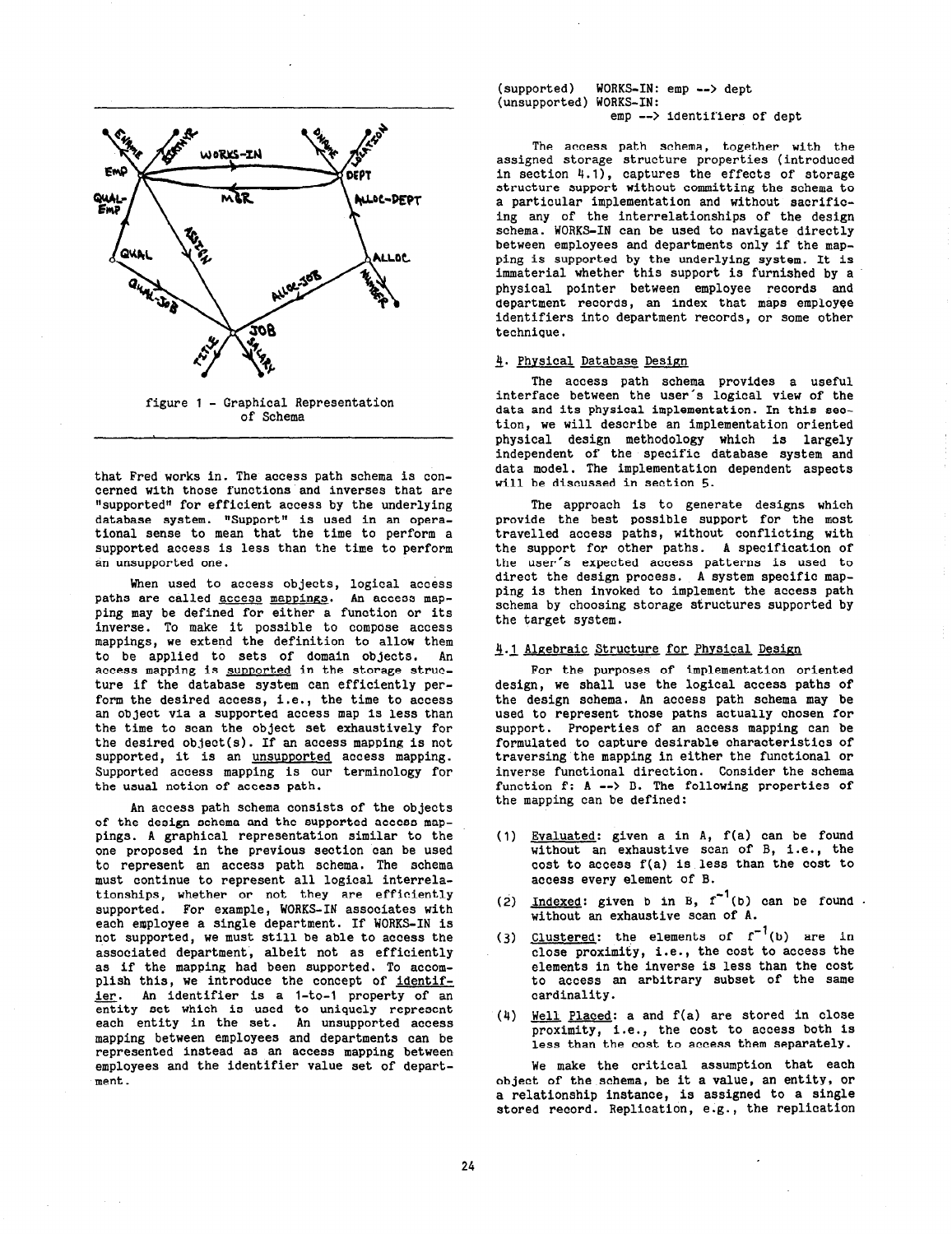of data item values to record instances, will be made explicit by introducing new objects into the schema. The usual concept of "record" can be represented as a concatenation of the stored records of the values that make up the fields of the record. Our approach does not preclude the record segmentation and allocation techniques described in [SCHK78]. Given this assumption, certain implication rules can be formulated:

#### $(i)$  well placed  $==$ > evaluated

By placing f(a) near a, a fast way to get from the domain to the range is automatically provided. It is no longer necessary to scan the entire set of range objects to find the desired one.

# (ii) clustered ==> indexed

By placing elements of  $\mathbf{f}^{-1}(\mathbf{b})$  together, an exhaus tive scan of all the domain objects of f is not necessary. The scan is considerably speeded up by placing the objects together.

# (iii) well placed ==> clustered

Let  $b = f(a)$ . Well placed means that a and b are stored together. Since there is one record for each b instance, all A objects with b in the range of f will be placed near b and hence near each other. Thus clustering is achieved.

For systems without index storage structures, it is possible to have a mapping which is evaluated but not indexed. For example, an employee's name may be stored in the record that represents the employee, with no storage structures available to access the record via an employee name. The opposite is possible as well. Some inverted file systems allow access to a record through a value that is not stored in that record. For example, an employee's name may not be stored with the record that represents the employee, but an index on employee name is available. Thus evaluated need not imply indexed and vice versa.

The implication rules can be used to impose a partial ordering among the properties:



A label is an assignment of properties to an edge of the integrity schema. There are six distinct labels: W, <C,E>, <I,E>, C, I, and E. Our algorithm will generate schemas with maximally supported access paths. We assume that all access paths are at least evaluated. Therefore we deal only with the first three labels, denoted as "W", "C", and "I". A labelling is an assignment of a label to each edge of the schema, denoted as an n-tuple  $(1_1, 1_2, ...$ of edges in the schema 1 ) where n is the number The assignment is subjec to constraints which are shown below. The partial 'ordering among properties induces a partial ordering among labels as well: "W" > "C" > "I". A partiai ordering can be defined for labellings. Let  $L$ , and  $L$ , be two labellings over the same schema. We say that  $L_1$  =  $L_2$  if for each edge in the schema,  $L_i$ 's assigned label is the same as  $L_j$ 's assigned label. We say that  $L_2 > L_1$  if for each edge in the schema, either L the same as L<sub>2</sub>'s or L<sub>2</sub>'s , s assigned label is label  $>$  L  $s$ , and L  $\neq$ 

 $L_2$ . Note that under this definition, some labellings are incomparable, e.g. L<sub>1</sub> = ("W","C") and L<sub>2</sub><br>= ("C"."W").

An obvious approach to achieving a maximal labelling is to assign "W", the label that represents the highest degree of support, to each edge. Unfortunately, certain labellings represent a choice of properties which can not be supported simultaneously within a schema. There are four constraints which conflict-free labellings must meet :

(i) cluster constraint: it is not possible to



label more than one outedge of a node with a  $"C"$  or  $"W"$ . Clustering places together all domain objects which are mapped into the same range object .

.-

It is not possible to partition the domain on more than one function and still achieve this advantageous placement. Note that l-to-l properties do not cause a conflict because a l-to-l function partitions the domain objects into clusters of

size one. This can always be supported regardless of additional clustering.

(ii) placement constraint: it is not possible to label more than one inedge of



a node with "W". Well-<br>placement places clusters of domain objects with a common range object near that range

object. It is not possible to achieve this advantageous placement simultaneously for domain objects from more than one function.

(iii) placement-cluster constraint: it is not pos-



"w'

sible to simultaneously label an inedge of a node "W" while labelling an outedge "C". The placement of X object clusters near their

associated Y objects destroys the advantageous clustering of the Y objects. l-to-l functions do not cause the constraint to be violated.

(iv) imDlied constraints: Certain compositions of

'c" functions and their properties result in the violation of one of the above constraints. For example, this schema would  $^{\text{nc}}$   $^{\text{nc}}$  cause a violation

of an implied cluster constraim

The above constraints are conservative in the sense that the desirable properties of placement and clustering can be achieved, even if the constraints are violated. However, this tends to be sensitive to the parameters of a particular system. For example, in constraint (ii), if clusters from both domain object sets can fit on the same page, then simultaneous well placement can be achieved.

The degree of a schema is the number of violations of placement or cluster constraints that may be made during, the labelling process. Each of these violations can be resolved if we introduce the replication of objects. Assume that the schema is labelled as in (i). A <u>conflict</u> is a vio lation of a cluster or placement constraint. A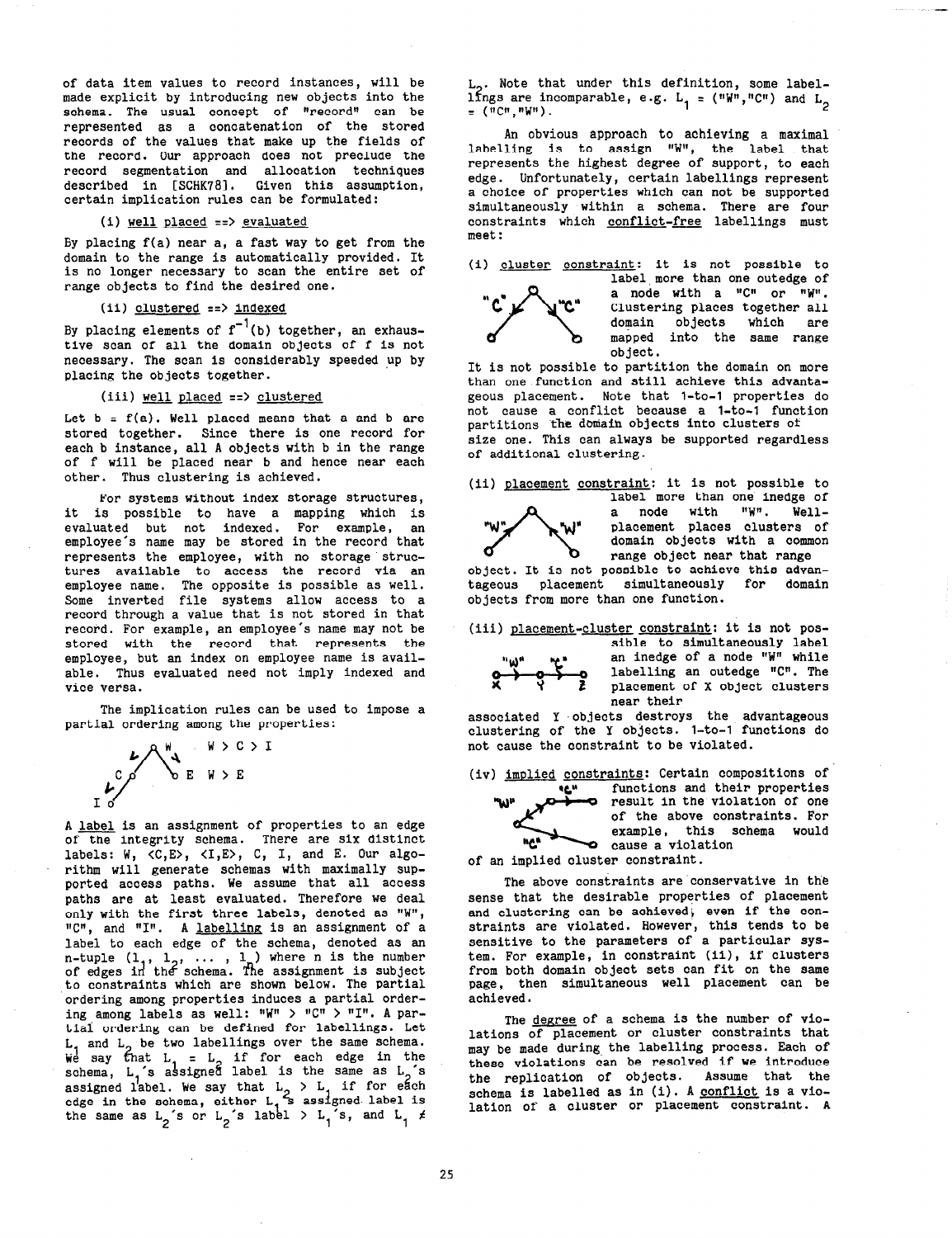cluster conflict can be resolved by one of the following methods:



In (A), a copy of the domain ob jeot is made, and both the original and the copy are clustered on the appropriate ranges. In  $(B)$ , a copy of the range is made and placed in one-to-one correspo dence with the original domain object. To illu trate this, consider the entity set employees and the value set integers, interrelated by the property function age. Schematically, the following situation can arise:



The effect of type (B) cluster resolution is to replicate the age values so there is one age value per employee :



A placement conflict is resolved in an analogous way:



The degree of a schema is a measure of the amount of replication we are willing to tolerate during the labelling process. Replicated information introduces increased costs for storage and update while reducing retrieval costs. A degree of 0 insures that no replication will result, i.e., the cluster and placement constraints are never violated; a degree of  $n > 0$  will allow up to n replicated objects to be created.

A maximal labelling is a labelling L for which there exists no labelling L' such that L' > L. Our objective is to generate maximal conflict-free labellings. Because not all labellings are comparable, it is possible to generate many such labellings for the same schema. Rather than generate all the possible labellings for a given schema, usage information can be use to restrict the enumeration to those that best support the expected usage patterns of the database.

### 4.2 A Labelling Algorithm

In this subsection, we present an algorithm for generating a max'imal labelling that specifies superior support for the access paths most heavily travelled. Assume that the degree of replication is n. This means that up to n placement or cluster

conflicts will be tolerated while labelling the schema. These conflicts will later be resolved using the techniques of the previous subsection.

The input to the algorithm is a schema to be labelled and a ranking of the edges (access mappings) according to frequency of traversal. The algorithm only enforces cluster and placement constraints. Initially all edges are labelled "I". We begin by assigning the next most favorable label ( $"C"$ ) to the heaviest used edge. We continue assigning labels' in this manner until either n cluster conflicts have been detected or all edges have been examined. Then we assign the most favorable label (" $W''$ ) to the most heavily used edge that is already labelled  $"C"$ . We continue until a total of n cluster or placement conflicts are detected. The edge that causes the n+1<sup>on</sup> confli is not relabelled. The algorithm to assign labels is given in figure 2. When all edges have been assigned a label, resolution is performed for each vertex which does not meet the placement and cluster constraints. Type (A) placement resolution is chosen for conflicts involving association and single-valued relationship edges and type (B) for conflicts involving property edges.

The algorithm' can be illustrated with an example. Consider the sample schema:



Consider the following ranking of access mappings from most to least heavily used.

- 1) s-SP 2) SNO 3) P-SP 4) QTY 5) PNO 6) PNAME
- 7) SNAME

Algorithm LabelSchema #conflicts <- 0 for each edge do label edge "I" for each edge (in frequency of access order) do label edge "C" if cluster conflict then if #conflicts = n then relabel edge "1" else #conflicts <- #conflicts + 1 [ for each edge labelled "C" (in frequency order) do label edge "W" if placement conflict then if #conflicts = n then relabel edge "C" else #conflicts <- #conflicts + 1 figure 2 - Labelling Algorithm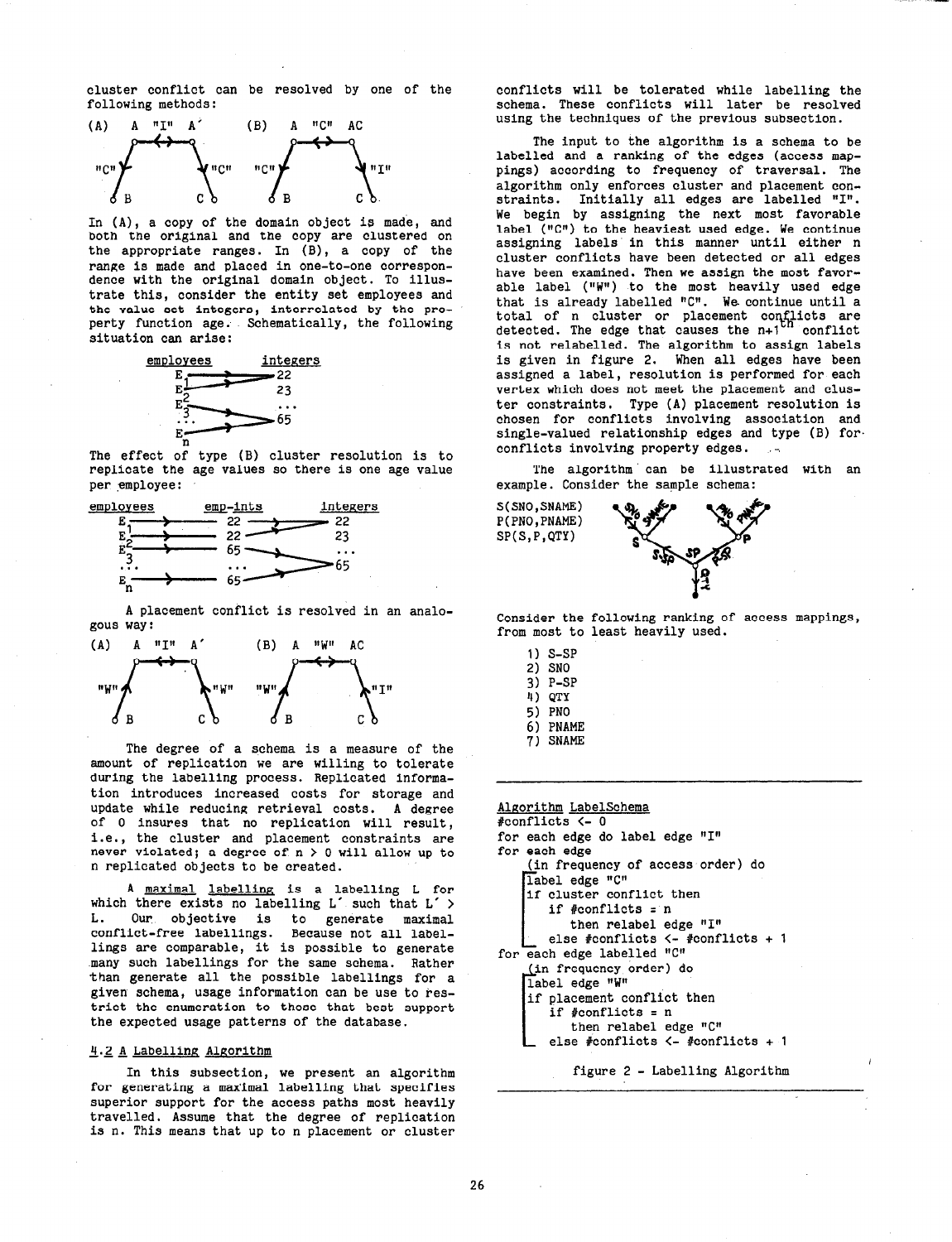This ranking could have been derived from a set of user queries in conjunction with an indication of relative frequency, or simply specified by the designer. For a degree of replication = 1, the algorithm proceeds as follows:

initial labelling: all edges labelled "1"

s-labelling: STEP 1: label S-SP with "C"

- STEP 2: label SNO with "C"
- STEP  $3: P-SP$  can not be labelled "C" without a conflict. Label it "C". No additiona conflicts are allowed.
- STEP 4: QTY can not be labelled  $"C"$  without a conflict.
- STEP 5: label PNO with "C"
- STEP 6: label PNAME with "C" (does not conflic with PNO)
- STEP 7: label SNAME with "C" (does not conflic with SNO)
- H-labelling: all edges labelled "C" can be labelled "W" without conflict.

The resulting labelling is:



Placement resolution must be performed for SP. The more frequently used edge will eminate from the original SP while the less frequently used edge will eminate from the replicated SP'. Type (A) resolution is used because the conflicting edge, P-SP, involves non-value vertices:



We note that fully constrained labelling can be formulated in terms of an integer linear program with an objective function that maximizes the sum of the frequencies of the edges labelled "W" and "C". Further details can be found in [KATZ80].

# 5. Implementing a Schema

Up to this point, the design has been independent of the actual data model and system. In this section we briefly discuss the considerations involved in mapping a labelled schema into DBTG storage structures.

The quality of the mapping depends on the detail of usage information specified. In the following, we assume that information has been specified at the level of the previous section. All

property mappings are "evaluated" supported by placing the range value in the record that represents the entity or relationship instance.

In the new CODASYL proposal [CODA78], many aspects of the physical database design have been removed from the schema DDL and localized in data storage definition. The DSDL provides facilities for the specification of the pagination of the storage media, schema to storage record mapping, record pointer implementation, set representation, and storage record placement. We do not deal with the specification of the storage media, and assume that all sets are represented by chains with direct pointers. Additional usage information could be used to make a more sophisticated choice for these parameters.

The DSDL provides three choices for the record placement strategy. A record may be calc'd (hashed) on a key specified in the DDL, clustered by set membership and optionally placed near the owner, or stored in sequential sorted order. Indexes can be specified separately for keys specified in the DDL.

At most one non-identifier outedge of a node can be labelled "W" or "C". This edge should be used to determine the primary structure of the record type if its traversal frequency exceeds that of the identifier outedge. Otherwise, the identifer outedge (which can always be labelled "W") should be used. In the latter case, the record type is calc'd on the related key data item. In the former, if the outedge is a property, then the record type is stored sequentially and sorted and indexed on the appropriate data item. Otherwise the outedge represents an association or single-valued relationship, and the record type is clustered on the associated set. If "W" is specified, the records are placed near their owners. Indexes are created for data items whose associated property mappings are labelled "I". The algorithm of figure 3 can be used to determine the record type's structure.

The DSDL also provides facilities to allow a single schema record to be represented by multiple stored records. This corresponds closely to our formulation of replication. Consider the following degree 1 labelling and its associated CODASYL schema:

**record types** sets<br>S(SNO,SNAME) S-SP, Owner S SP(QTY)

S(SNO,SNAME) S-SP, Owner S, Member SP<br>P(PNO,PNAME) P-SP, Owner P, Member SP P-SP, Owner P, Member SP



The DSDL specification for the schema would be: MAPPING FOR S

STORAGE RECORD IS S

MAPPING FOR P STORAGE RECORD IS P

MAPPING FOR SP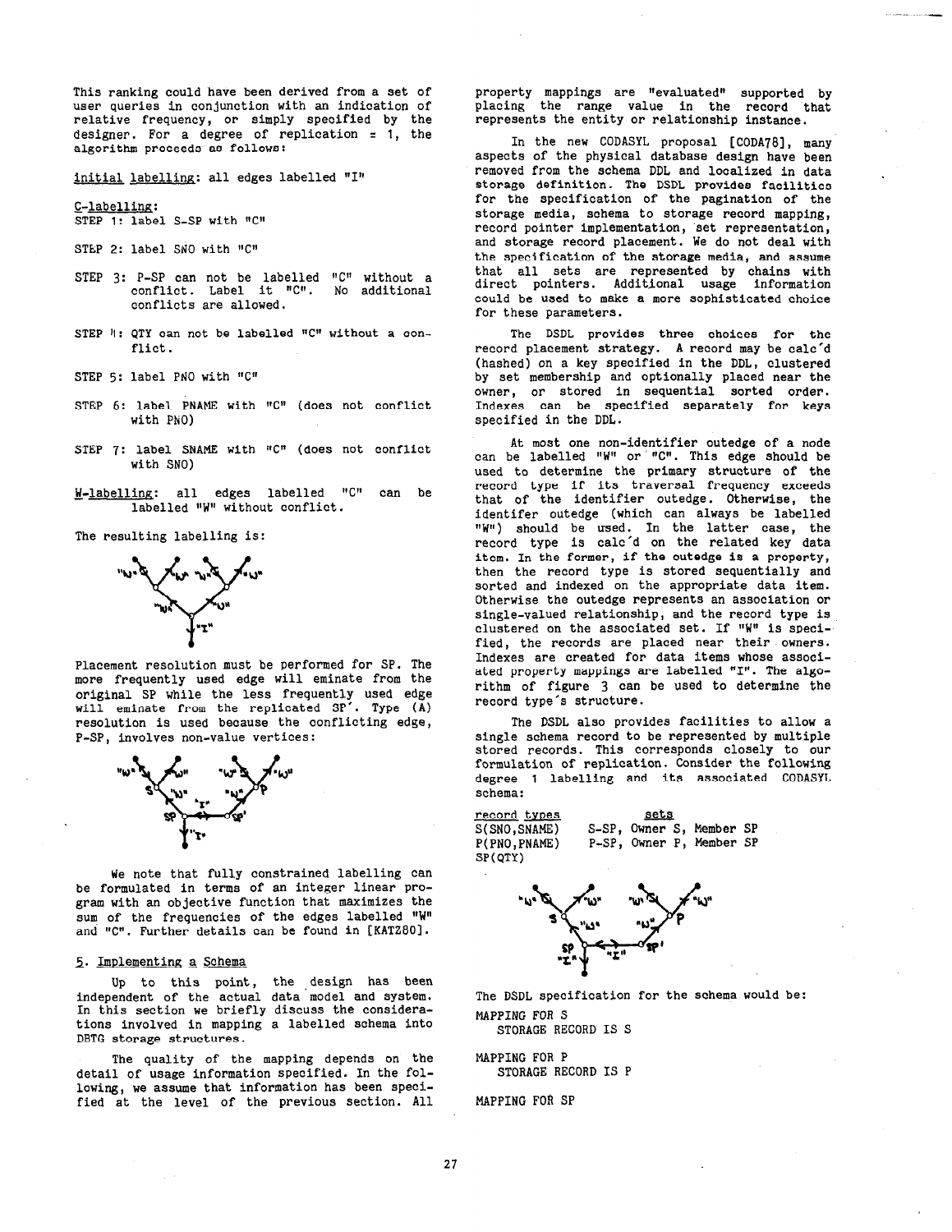# Algorithm CodasylPhysicalDesign

FOR EACH non-value node DO IF node is entity set THEN i <- identifier\_outedge  $j$  <- other outedge labelled "W" or "C" IF  $f_i > f_j$ THEN calo on key data item ELSE IF j is association or S.V. relationship THEN cluster on set membership IF label =  $"W"$ THEN place near owner ELSE  $/$  property outedge \*/ sort & index on data item FOR EACH property edge labelled "I" DO index on data item ELSE /\*relationship \*/  $j$  <- outedge labelled "W" or "C" IF association

THEN cluster on set membership IF label  $=$  "W" THEN place near owner ELSE sort & index on data item FOR EACH property edge labelled "I" DO index on data item

figure 3 - CODASYL Design

STORAGE RECORDS ARE SP,SP'

STORAGE RECORD NAME IS S PLACEMENT IS SEQUENTIAL ASCENDING SNAME SET S-SP ALLOCATION IS STATIC POINTER FOR FIRST, LAST RECORD SP IS TO SP

STORAGE RECORD NAME IS P PLACEMENT IS SEQUENTIAL ASCENDING PNAME SET P-SP ALLOCATION IS STATIC POINTER FOR FIRST, LAST RECORD SP IS TO SP'

STORAGE RECORD NAME IS SP LINK TO SP' PLACEMENT IS CLUSTERED VIA SET S-SP NEAR OWNER S SET S-SP ALLOCATION IS STATIC POINTER FOR NEXT, PRIOR POINTER FOR OWNER

STORAGE RECORD NAME IS SP' LINK TO SP PLACEMENT IS CLUSTERED VIA SET P-SP NEAR OWNER P SET P-SP ALLOCATION IS STATIC POINTER FOR NEXT, PRIOR POINTER FOR OWNER

plus specification for INDEXES for each data item not covered in the above. The access schema for the above is:



All access mappings are maximally supported. Usage information may indicate that certain paths are not worth the overhead of supporting them.

### 5. Conclusions and Future Work

In this paper ne have proposed an access path model for physical database design as an extension of our original work with a semantic model for logical database design and schema conversion. The properties of access paths were discussed and a methodology which generates maximally supported schemas was proposed and illustrated with examples. We believe that this approach to qualitative physical design is new and unique.

We have briefly discussed the applications of our methodology for designing CODASYL physical databases. More work is required on usage specification in order to improve the quality of the design.

The access path model also has applications to problems of program translation. A generalized query processing algorithm can be formulated to "compile" non-procedural queries, e.g., relational calculus, into the access paths supported in the access schema. Primitive operations on the access schema can be defined in a way that facilitates implementing these operations in terms of CODASYL DML. In addition, we have been investigating how to reverse the process, i.e., "decompiling" programs that access data at the level of DML into non-procedural queries, with the aid of the access schema. These problems are further explored in [KATZ80].

1. References

- [BUNE79] Buneman, P., Frankel, R. E., "FQL -- A Functional Query Language," Proc. A.C.M. SIG-MOD Conf., (May 79).
- [CARD73] Cardenas, A. F., "Evaluation and Selection of File Organization - A Model and a System," Comm. A.C.M., V 16, N 9, (Sep 73).
- [CARD75] Cardenas, A. F., "Analysis and Performance of Inverted Data Base Structures," Comm. A.C.M., V 18, N 5, (May 75).
- [CHEN76] Chen, P. P., "The Entity-Relationship Model - Toward a Unified View of Data," A.C.M. Trans. on Data Base Sys., V 1, N 1, (Mar 76).
- [CODA781 CODASYL Data Description Language Committee Journal of Development, 1978.
- [DUHN78] Duhne, R. A., Severence, D. G., "Selection of an Efficient Combination of Data Files for a Multiuser Database," Proc. AFIPS Natl. Comp. Conf., 1978.
- [GOTL74] Gotlieb, C. C., Tompa, F. W., "Choosing a Storage Schema," Acta Informatica, V 3, pp.